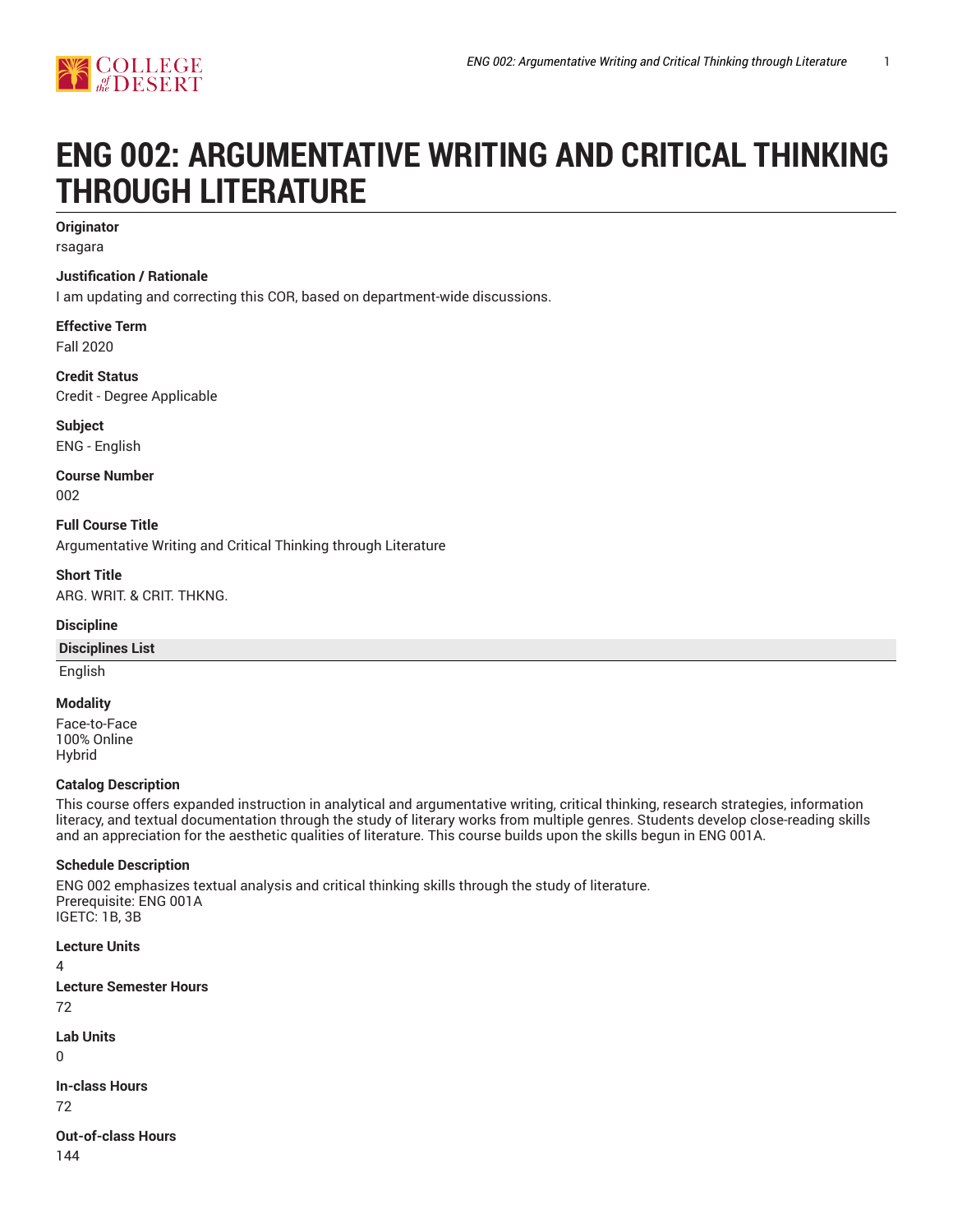

## **Total Course Units**

4 **Total Semester Hours**

216

**Prerequisite Course(s)** ENG 001A

# **Required Text and Other Instructional Materials**

**Resource Type**

Book **Open Educational Resource** No

**Formatting Style**

MLA

**Author** Mays, Kelly J.

**Title**

The Norton Introduction to Literature: Portable 13th Edition

**Edition**

13

**City** New York

**Publisher**

Norton

**Year** 2019

**College Level** Yes

**Flesch-Kincaid Level** 12

**ISBN #** 9780393420463

**Resource Type**

Book **Open Educational Resource** No

**Formatting Style** MLA

**Author** Meyer, Michael, and D. Quentin Miller

**Title**

The Compact Bedford Introduction to Literature: Reading, Thinking, Writing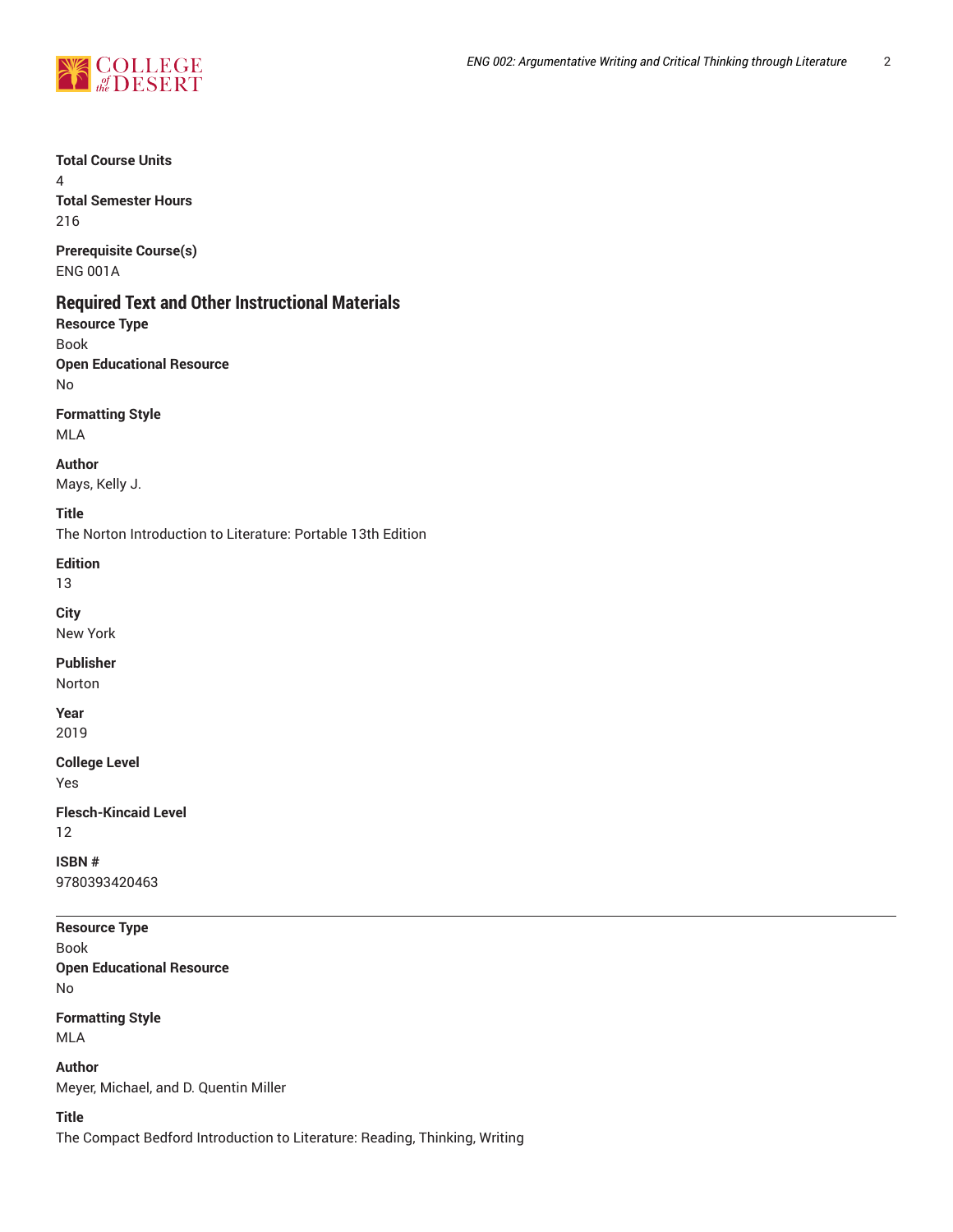

#### **Edition**

12

**City**

Boston

## **Publisher**

Bedford

**Year** 2020

## **College Level**

Yes

## **Flesch-Kincaid Level**

12

**ISBN #**

9781319105051

## **Class Size Maximum**

 $29$ 

**Entrance Skills** Develop ideas coherently in writing.

## **Requisite Course Objectives**

ENG 001A-Develop ideas coherently in writing through the drafting process.

## **Entrance Skills**

Follow a drafting process for essay-writing.

#### **Requisite Course Objectives**

ENG 001A-Develop ideas coherently in writing through the drafting process. ENG 001A-Write essays with arguable theses and evidence from different types of sources.

## **Entrance Skills**

Write thesis-driven essays that are developed through and supported by textual and other evidence.

## **Requisite Course Objectives**

ENG 001A-Write thesis statements, topic sentences, and ideas in an organized way in essays. ENG 001A-Read, analyze, and interpret varied texts (e.g., literary, digital, visual). ENG 001A-Use a variety of rhetorical strategies to write essays.

## **Entrance Skills**

Demonstrate the ability to read, analyze, and interpret written texts.

#### **Requisite Course Objectives**

ENG 001A-Read, analyze, and interpret varied texts (e.g., literary, digital, visual).

## **Entrance Skills**

Use a variety of rhetorical strategies to write essays.

#### **Requisite Course Objectives**

ENG 001A-Use a variety of rhetorical strategies to write essays.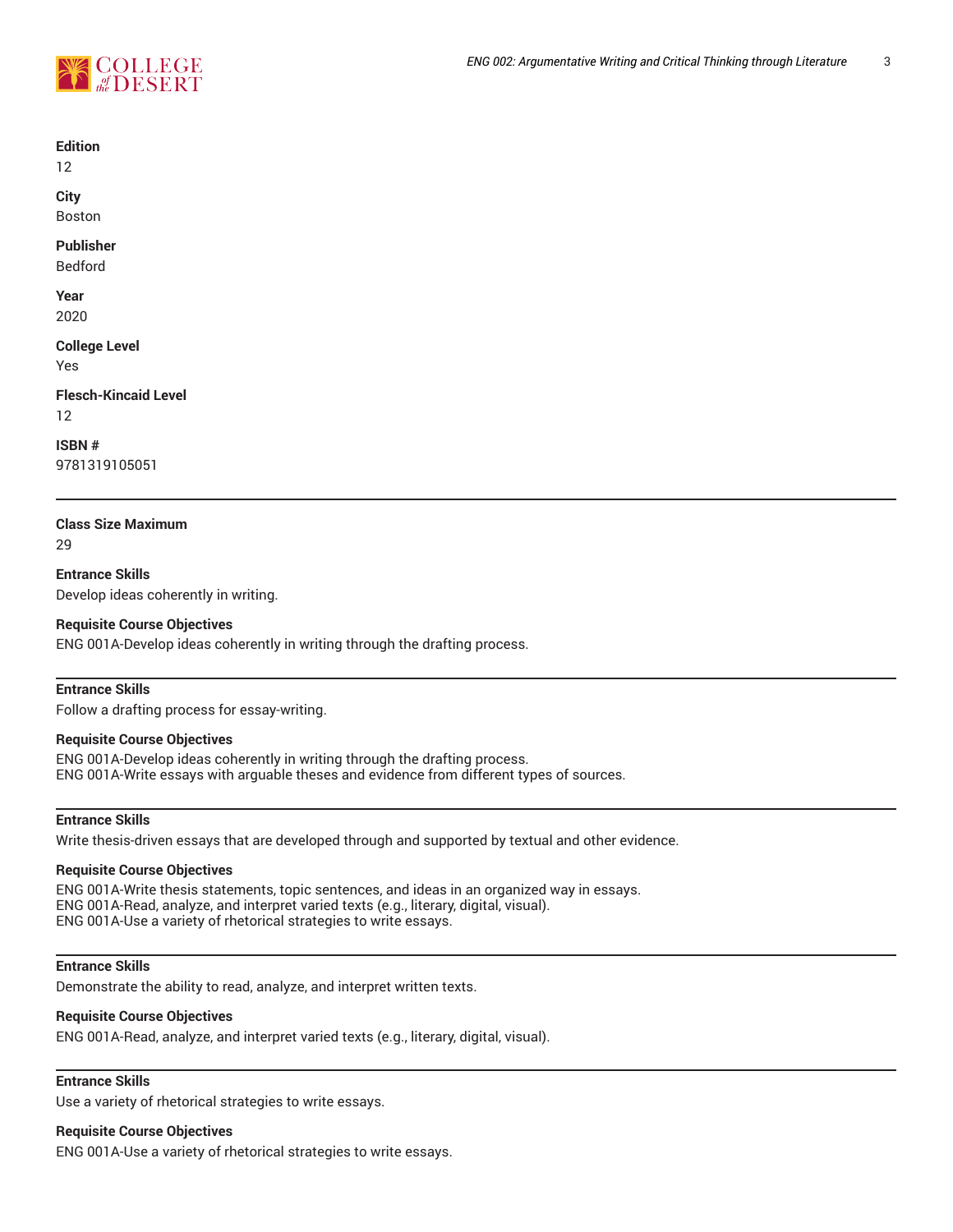

#### **Entrance Skills**

Compose essays with complex sentence structure and appropriate diction.

#### **Requisite Course Objectives**

ENG 001A-Compose texts with complex sentence structure and appropriate diction.

## **Entrance Skills**

Correctly use MLA and/or APA documentation.

#### **Requisite Course Objectives**

ENG 001A-Correctly use MLA and/or APA documentation.

#### **Course Content**

- 1. Develop writing, reading, logical reasoning, and argumentation skills.
- 2. Literary genres: at minimum, poetry, dramatic writing, and fiction (novel and/or short story)
- 3. Literary terminology, devices, and critical approaches
- 4. Active and critical reading strategies
- 5. Writing analytically about literature

#### **Course Objectives**

|             | <b>Objectives</b>                                                                                                                                                                                                |
|-------------|------------------------------------------------------------------------------------------------------------------------------------------------------------------------------------------------------------------|
| Objective 1 | Critically read, analyze, compare, and evaluate complex literary texts in multiple genres (e.g., poetry, short fiction,<br>drama, creative non-fiction, novels).                                                 |
| Objective 2 | Demonstrate understanding of formal and informal fallacies in language and thought.                                                                                                                              |
| Objective 3 | Identify a text's premises and assumptions in various social, historical, cultural, psychological, or aesthetic contexts.                                                                                        |
| Objective 4 | Analyze and employ logical and structural methods such as inductive and deductive reasoning, cause and effect, and<br>rhetorical appeals (i.e., logos, ethos, and pathos).                                       |
| Objective 5 | Compose thesis-driven arguments to suit a variety of rhetorical situations, including interpretation, evaluation, and<br>analysis, and support them with a variety of appropriate textual evidence and examples. |
| Objective 6 | Locate, analyze, interpret, and evaluate primary and secondary sources, and incorporate them into essays using<br>appropriate MLA documentation and following academic writing conventions.                      |
| Objective 7 | Write essays that demonstrate appropriate style, diction, and tone; proofread and edit essays for presentation so they<br>exhibit no disruptive errors in English grammar, usage, or punctuation.                |
| Objective 8 | Identify key elements of major literary genres in order to analyze and interpret literary texts.                                                                                                                 |
| Objective 9 | Define common literary terms, and apply these to the analysis of specific texts.                                                                                                                                 |

## **Student Learning Outcomes**

|           | Upon satisfactory completion of this course, students will be able to:                                                                                |
|-----------|-------------------------------------------------------------------------------------------------------------------------------------------------------|
| Outcome 1 | Compose well-organized, focused analytical essays free of significant structural and grammatical errors.                                              |
| Outcome 2 | Write interpretive/analytical in- and out-of-class essays using specific textual evidence, including properly quoted and<br>cited material.           |
| Outcome 3 | Engage in critical thinking and argumentation through the interpretation of poetry, fiction, and drama.                                               |
| Outcome 4 | Demonstrate knowledge of the elements of major literary genres, including the relationship between and among style,<br>form, characters, and meaning. |

#### **Methods of Instruction**

| <b>Method</b>                | Please provide a description or examples of how each instructional<br>method will be used in this course.                     |
|------------------------------|-------------------------------------------------------------------------------------------------------------------------------|
| Technology-based instruction | Students will compose and edit their writing on computers, and they will<br>use online library databases to conduct research. |
| Participation                | Students will participate in class discussions, activities, and<br>assignments.                                               |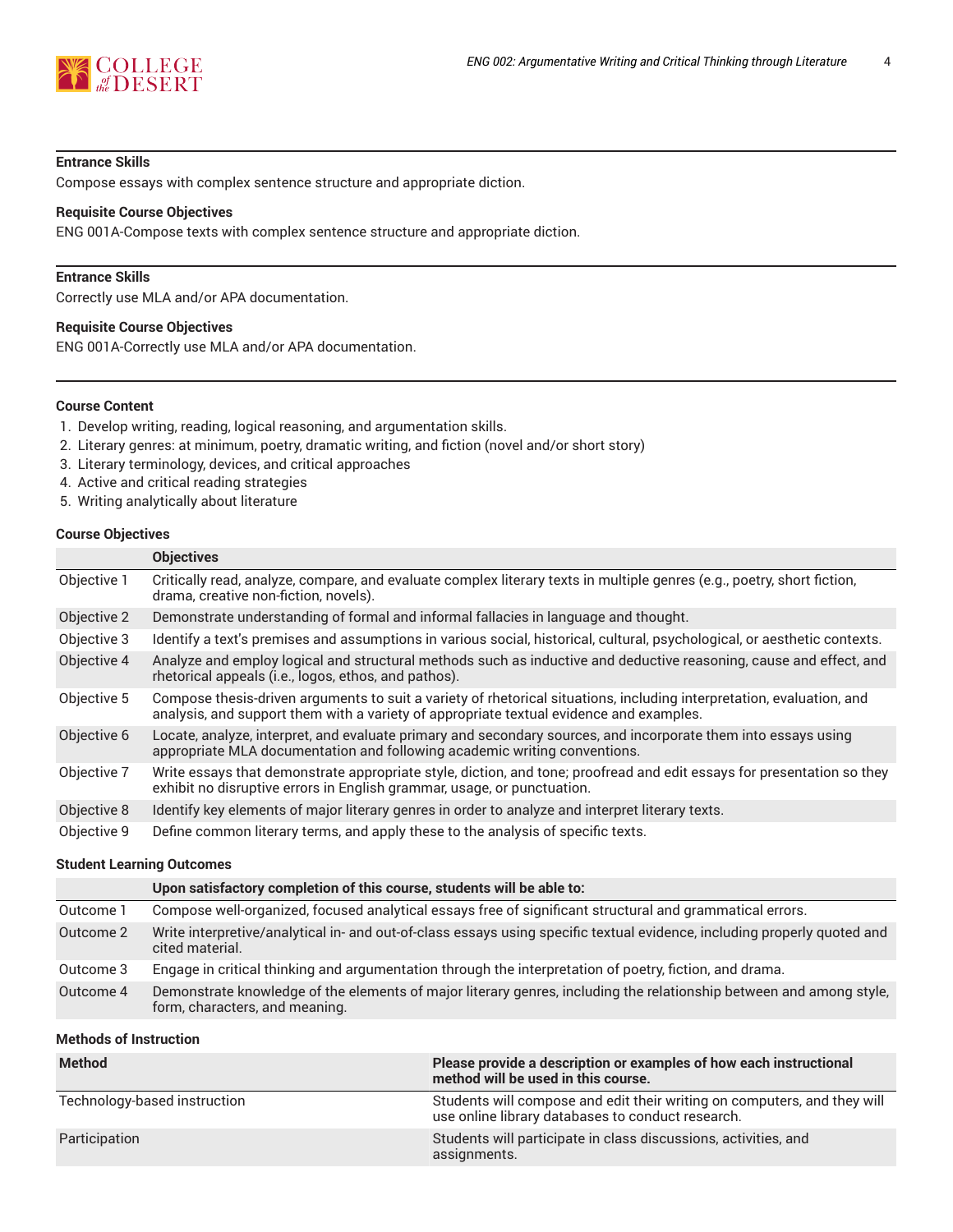

| Lecture                                       | Instructors will lecture on key literary and critical thinking concepts.                                                                                                                                                                                                                                |                           |  |
|-----------------------------------------------|---------------------------------------------------------------------------------------------------------------------------------------------------------------------------------------------------------------------------------------------------------------------------------------------------------|---------------------------|--|
| Journal                                       | Students may keep class journals that record and reflect on their<br>development as writers, readers, and thinkers.                                                                                                                                                                                     |                           |  |
| Discussion                                    | Students will engage in whole-class and small-group discussions about<br>literary works, literary criticism, critical thinking, and other pertinent<br>topics.                                                                                                                                          |                           |  |
| Collaborative/Team                            | Students will work in groups on essay drafts, pre-writing assignments,<br>and other writing- and reading-based assignments.                                                                                                                                                                             |                           |  |
| <b>Methods of Evaluation</b>                  |                                                                                                                                                                                                                                                                                                         |                           |  |
| <b>Method</b>                                 | Please provide a description or examples of how<br>each evaluation method will be used in this course.                                                                                                                                                                                                  | <b>Type of Assignment</b> |  |
| College level or pre-collegiate essays        | Students will write between 3-5 essays, one or more<br>of which may be in-class essays. (80% of essays<br>written out of class; 20% of essays written in class)                                                                                                                                         | In and Out of Class       |  |
| Self-paced testing                            | Students will complete various reading and<br>writing assignments in preparation for class. (80%<br>of student preparation of reading and writing<br>assignments will take place out of class; 20% in<br>class)                                                                                         | In and Out of Class       |  |
| Student participation/contribution            | Students will participate actively and appropriately<br>in class discussions, exercises, and projects. (50%<br>of student participation in discussions, exercises,<br>and projects will take place out of class; 50% in<br>class)                                                                       | In and Out of Class       |  |
| Mid-term and final evaluations                | Students may be assigned midterm and/or<br>final assessments on course concepts. These<br>assessments may be short-answer responses,<br>in-class essays, portfolios, and other writing-<br>based assessments. (50% of midterm and final<br>assessments will be completed out of class; 50% in<br>class) | In and Out of Class       |  |
| Tests/Quizzes/Examinations                    | Students will be tested on their understanding<br>of literary terminology and methods, the essay-<br>writing process, and critical thinking concepts. (The<br>percentage of in-versus out-of-class testing can<br>vary.)                                                                                | In and Out of Class       |  |
| Self/peer assessment and portfolio evaluation | Students will participate in the peer-review process<br>for writing assignments, and may be asked to<br>submit portfolios, depending on the individual<br>instructor's course design. (50% of peer assessment<br>work may take place during class; 50% may take<br>place at home.)                      | In and Out of Class       |  |
| Term or research papers                       | Students may be asked to write at least one<br>academic research paper that demonstrates an<br>understanding of research, documentation, and<br>synthesis. (80% of the work toward academic<br>research papers will take place out of class; 20% in<br>class)                                           | In and Out of Class       |  |
| Portfolios                                    | Students may be asked to compile a portfolio of<br>writing assignments, and then will produce a meta-<br>commentary that reflects on their learning. (80% of<br>work toward a writing portfolio will be completed<br>out of class; 20% in class)                                                        | In and Out of Class       |  |
| Guided/unguided journals                      | Students may be asked to maintain a journal that<br>reflects on their learning throughout the class,<br>and/or that includes structured notes (e.g., Cornell<br>notes) on reading assignments. (80% of journal-<br>writing will be completed out of class; 20% in class)                                | In and Out of Class       |  |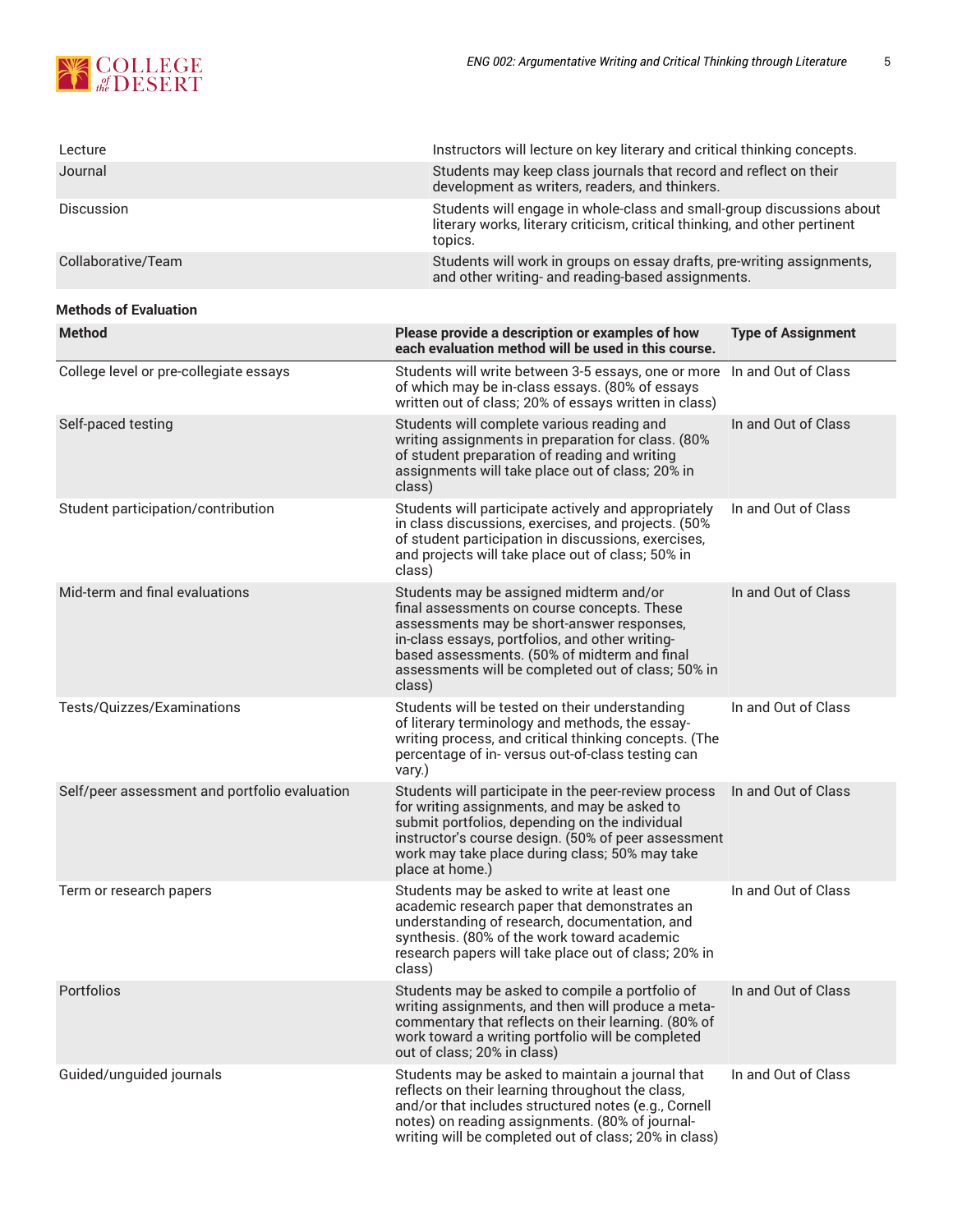

| Critiques        | Students will write critiques of their classmates'<br>writing, following a guided protocol that encourages<br>active reflection and dialogue. (20% of written<br>critiques will be completed out of class; 80% in<br>class)                                  | In and Out of Class |
|------------------|--------------------------------------------------------------------------------------------------------------------------------------------------------------------------------------------------------------------------------------------------------------|---------------------|
| Written homework | Students will regularly complete homework<br>assignments, which may include reading, formal<br>and informal writing, and grammar and research<br>documentation exercises. (100% of homework<br>assignments will be completed out of class, by<br>definition) | Out of Class Only   |

#### **Assignments**

# **Other In-class Assignments** Essay exams Class discussion Oral presentations Quizzes Journals Annotations Reader responses In-class essays Responses to questions Other evaluation methods such as projects and portfolios Students are expected to write a minimum of 25 pages (6,000 words) of material over the course of the semester. **Other Out-of-class Assignments**

Essays Many of the above assignments may also be out-of-class assignments

**Grade Methods** Letter Grade Only

# **Distance Education Checklist**

**Include the percentage of online and on-campus instruction you anticipate.**

**Online %** 100 **On-campus %** 0

What will you be doing in the face-to-face sections of your course that necessitates a hybrid delivery vs a fully online delivery? N/A (This course can be offered fully online. There is nothing that "necessitates a hybrid delivery," although we may offer the course as a hybrid class.)

# **Instructional Materials and Resources**

If you use any other technologies in addition to the college LMS, what other technologies will you use and how are you ensuring **student data security?**

none

**If used, explain how specific materials and resources outside the LMS will be used to enhance student learning.** N/A

# **Effective Student/Faculty Contact**

Which of the following methods of regular, timely, and effective student/faculty contact will be used in this course?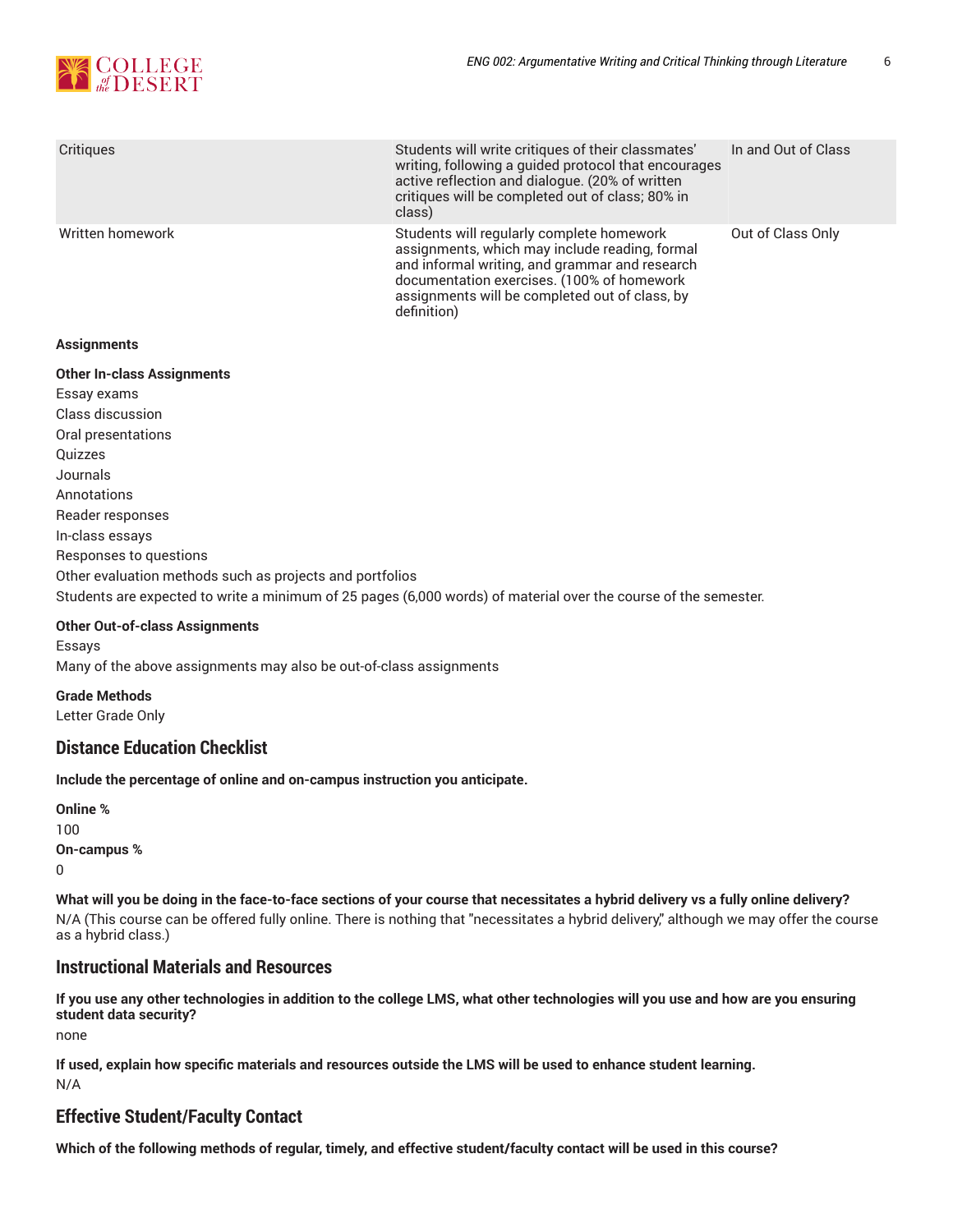

#### **Within Course Management System:**

Timely feedback and return of student work as specified in the syllabus Discussion forums with substantive instructor participation Regular virtual office hours Private messages Online quizzes and examinations Weekly announcements

#### **External to Course Management System:**

Direct e-mail Posted audio/video (including YouTube, 3cmediasolutions, etc.) Telephone contact/voicemail

#### **For hybrid courses:**

Scheduled Face-to-Face group or individual meetings Library workshops Orientation, study, and/or review sessions

#### Briefly discuss how the selected strategies above will be used to maintain Regular Effective Contact in the course.

Students will regularly and frequently complete assignments in discussion forums and/or groups, and they will regularly and frequently submit formal writing assignments, so they will receive regular and frequent feedback from the instructor on these assignments.

#### **If interacting with students outside the LMS, explain how additional interactions with students outside the LMS will enhance student learning.**

Students have the opportunity to contact their instructor on the phone or through email, which gives them an extra avenue for getting feedback and assistance on course material. In addition, students may be directed to open-source audio and/or video material to supplement their learning.

## **Other Information**

## **Comparable Transfer Course Information**

**University System CSU Campus** CSU Long Beach

**Course Number** 102 **Course Title** Critical Reading and Writing

**Catalog Year** 2019-20

#### **Rationale**

Course description is similar:"Analytical reading and persuasive writing, with emphasis on logic and argumentation."

**University System CSU Campus** San Diego State University

**Course Number**  $200$ 

**Course Title** Rhetoric of Written Arguments in Context

**Catalog Year** 2013-2014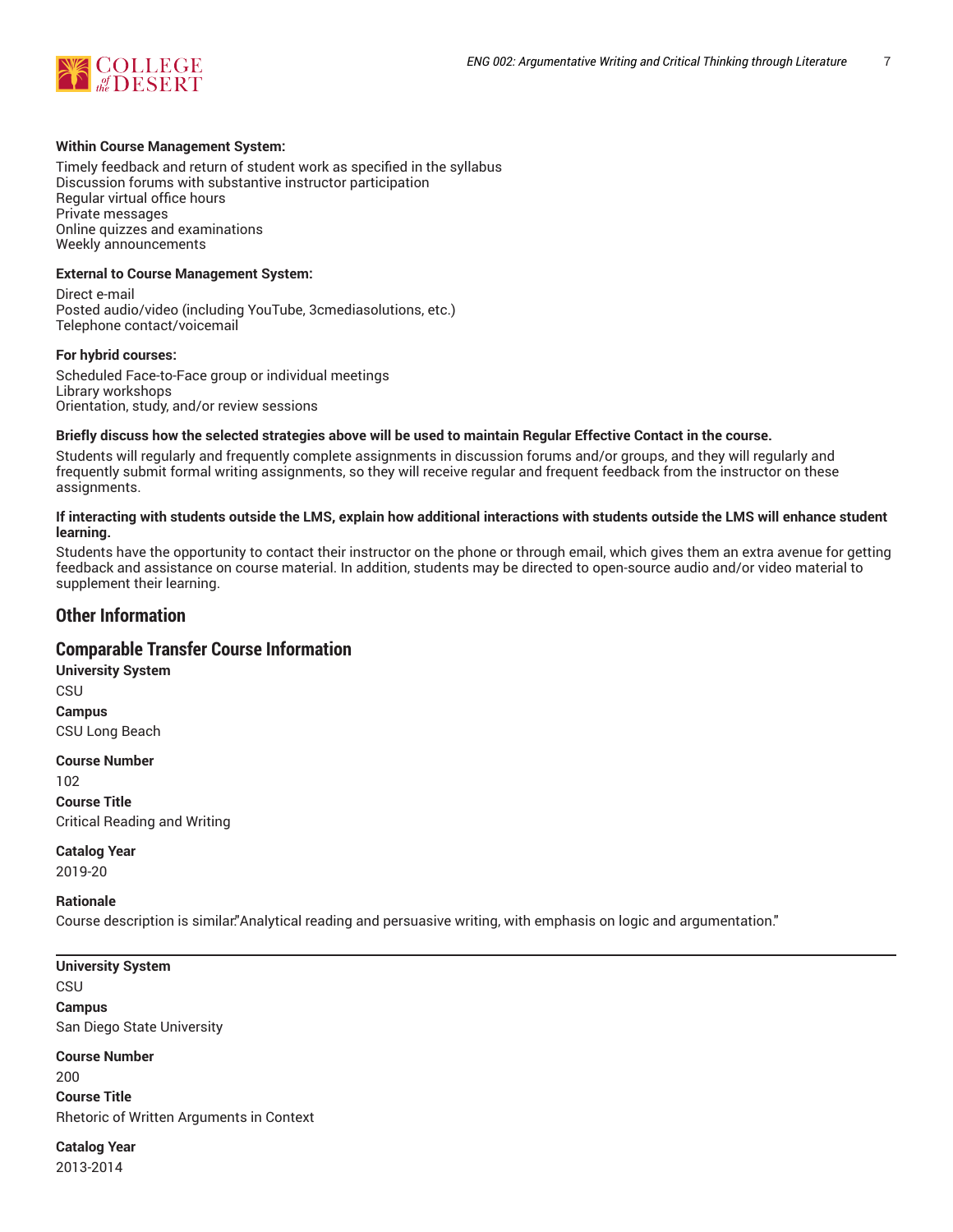

#### **Rationale**

Course description has similar elements. "Further practice in writing, reading, and critical thinking. Emphasis on rhetoric of written arguments in context and using multiple sources in writing. Continued attention to structure, cohesion, and rhetorical conventions."

#### **COD GE**

C3 - Arts, Humanities, and Culture C4.A - Language and Rationality - English Composition

#### **CSU GE**

A3 - Critical Thinking C2 - Humanities

#### **IGETC GE** 1B - Critical Thinking-English Composition 3B - Humanities

# **MIS Course Data**

**CIP Code** 23.0101 - English Language and Literature, General.

**TOP Code** 150100 - English

**SAM Code** E - Non-Occupational

**Basic Skills Status** Not Basic Skills

**Prior College Level** Not applicable

**Cooperative Work Experience** Not a Coop Course

**Course Classification Status** Credit Course

**Approved Special Class** Not special class

**Noncredit Category** Not Applicable, Credit Course

**Funding Agency Category** Not Applicable

**Program Status** Program Applicable

**Transfer Status** Transferable to both UC and CSU

**C-ID** ENGL 110

**Allow Audit** No